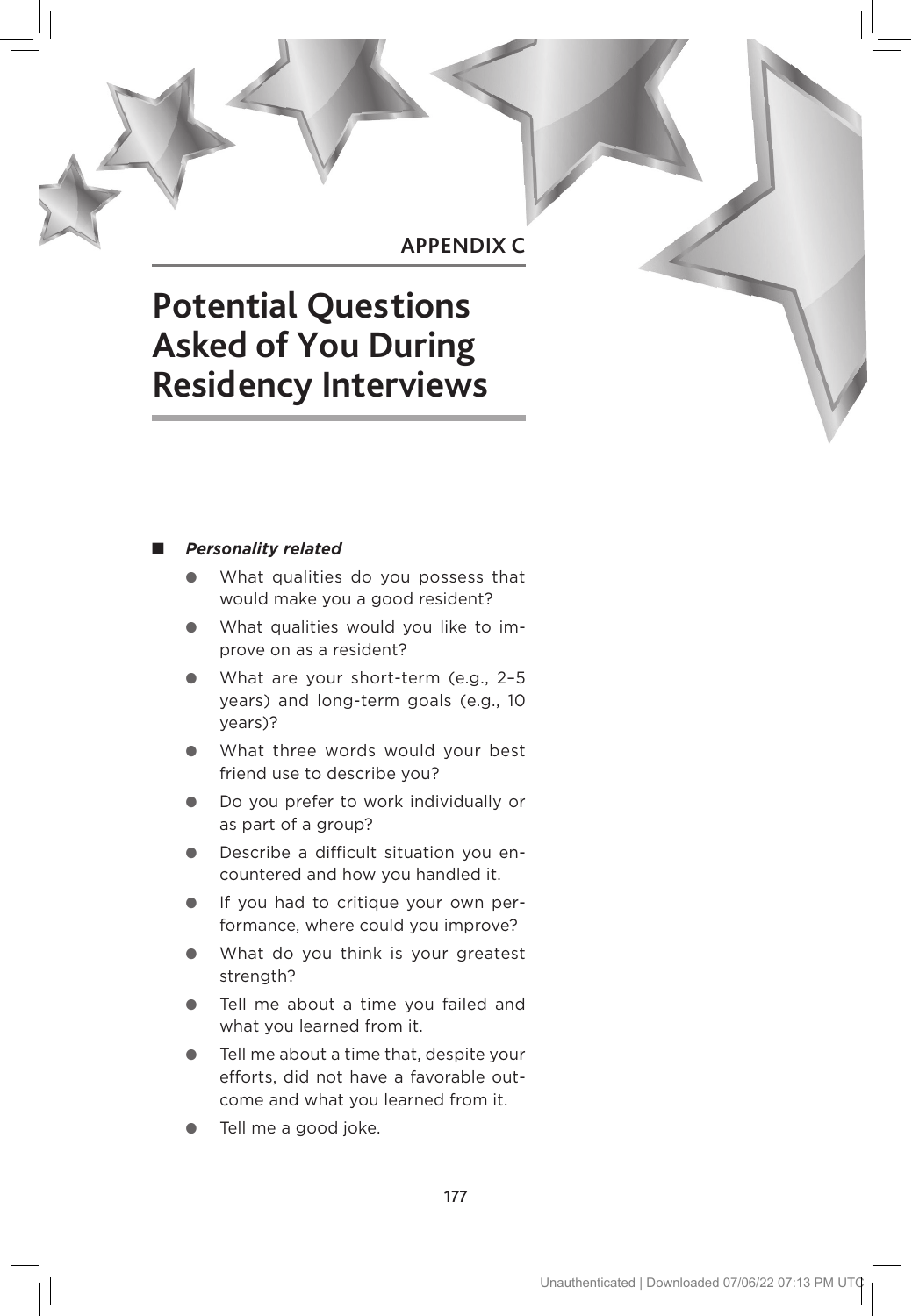#### **178** Get the Residency

- If you could only save three possessions from a house fire, what would they be?
- Describe a situation in your professional career where you felt *stressed* or encountered *conflict. How did you handle the situation?*
- What do you like to do for fun?
- How do you manage or relieve stress?
- Why are you the best candidate for this program?
- What motivates you?
- Who inspires you?
- How would you adjust to the weather (cold or warm)?

### ■ *Professionally related*

- Why did you choose a career as a pharmacist?
- Why do you want to do a residency?
- Why are you interested in our program? *versus* Why did you choose to apply to this program?
- Where do you see yourself after completing the residency?
- What areas of pharmacy most interest you?
- Are you considering a postgraduate year-2 (PGY-2) residency or fellowship? If so, in what specialty?
- Teach me something in 2 minutes.
- Describe how pharmacy practice is changing and what you see as being relevant for the future.
- What do you see as the largest challenge for the pharmacy profession right now?
- What is the single most important facet of interpersonal communication?
- Tell me something that is current in pharmacy.
- At what time would you expect to start and end your day as a resident?
- Describe your experiences as a member of an interprofessional team.
- What can you offer our program that other applicants cannot?
- Would you consider yourself to be innovative? Why or why not?
- Are you an introvert or an extrovert and how does that impact your approach to direct patient care?
- How do you envision the role of the pharmacist in the patientcentered medical home?
- How has technology and automation impacted the profession?
- Given (example scenario), how would you approach the situation?